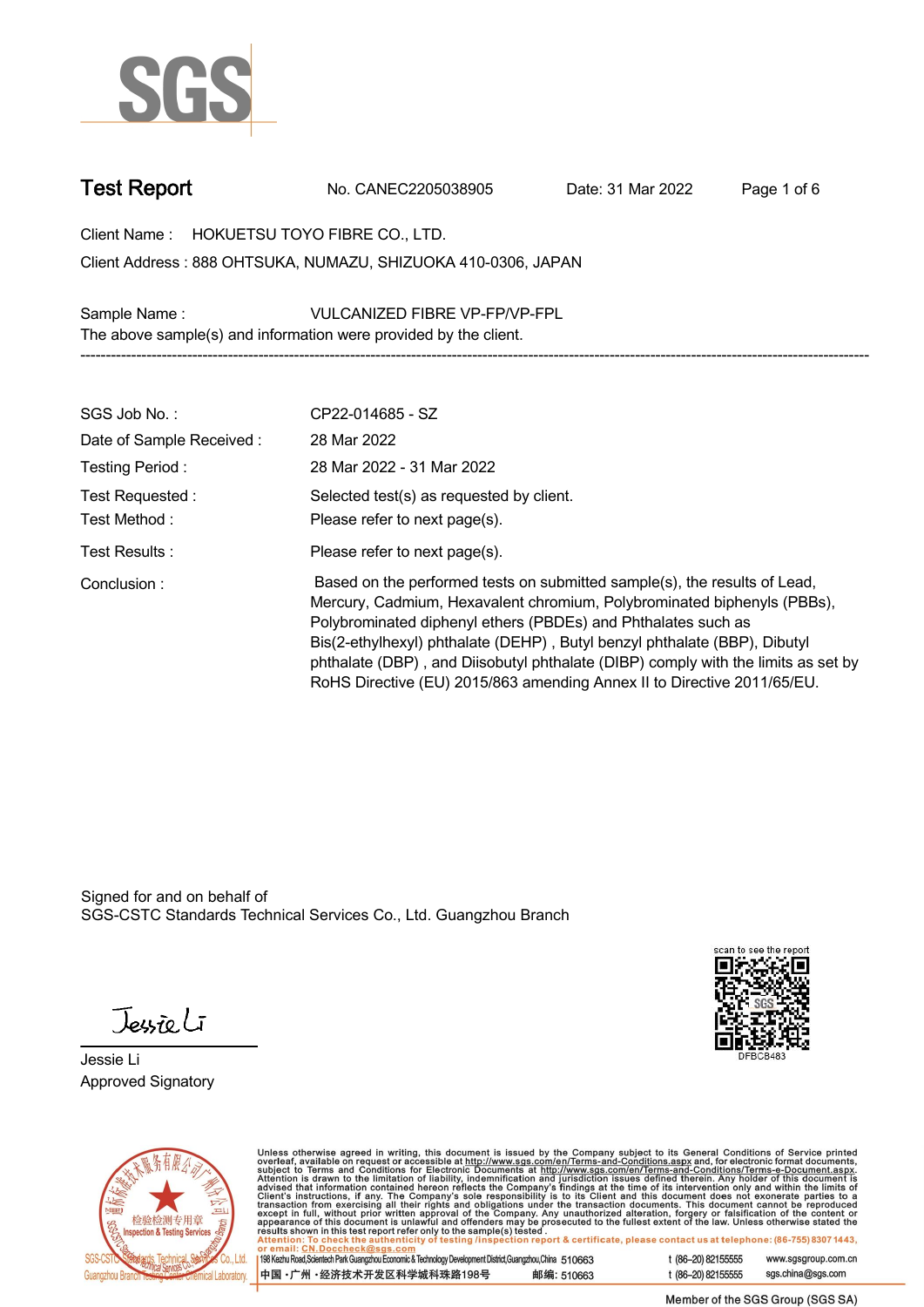

**Test Report. No. CANEC2205038905 . Date: 31 Mar 2022 . Page 2 of 6.**

**Test Results :.**

**Test Part Description : .**

| Specimen No.    | <b>SGS Sample ID</b> | <b>Description</b>       |
|-----------------|----------------------|--------------------------|
| SN <sub>1</sub> | CAN22-050389.005     | Dark Blue material sheet |

**Remarks :.(1) 1 mg/kg = 1 ppm = 0.0001% .**

**(2) MDL = Method Detection Limit .**

**(3) ND = Not Detected ( < MDL ) .**

**(4) "-" = Not Regulated .**

## **RoHS Directive (EU) 2015/863 amending Annex II to Directive 2011/65/EU.**

**Test Method :. With reference to IEC 62321-4:2013+A1:2017, IEC 62321-5:2013, IEC 62321-7-2:2017 , IEC 62321-6:2015 and IEC 62321-8:2017, analyzed by ICP-OES , UV-Vis and GC-MS . .**

| Test Item(s)               | Limit | <u>Unit</u> | <b>MDL</b>                   | <u>005</u> |
|----------------------------|-------|-------------|------------------------------|------------|
| Cadmium (Cd)               | 100   | mg/kg       | $\overline{c}$               | <b>ND</b>  |
| Lead (Pb)                  | 1,000 | mg/kg       | $\overline{2}$               | <b>ND</b>  |
| Mercury (Hg)               | 1,000 | mg/kg       | $\overline{2}$               | <b>ND</b>  |
| Hexavalent Chromium (CrVI) | 1,000 | mg/kg       | 8                            | <b>ND</b>  |
| Sum of PBBs                | 1,000 | mg/kg       | $\qquad \qquad \blacksquare$ | <b>ND</b>  |
| Monobromobiphenyl          |       | mg/kg       | 5                            | <b>ND</b>  |
| Dibromobiphenyl            | -     | mg/kg       | 5                            | <b>ND</b>  |
| Tribromobiphenyl           | -     | mg/kg       | 5                            | <b>ND</b>  |
| Tetrabromobiphenyl         |       | mg/kg       | 5                            | <b>ND</b>  |
| Pentabromobiphenyl         | -     | mg/kg       | 5                            | <b>ND</b>  |
| Hexabromobiphenyl          |       | mg/kg       | 5                            | <b>ND</b>  |
| Heptabromobiphenyl         |       | mg/kg       | 5                            | <b>ND</b>  |
| Octabromobiphenyl          | -     | mg/kg       | 5                            | <b>ND</b>  |
| Nonabromobiphenyl          |       | mg/kg       | 5                            | <b>ND</b>  |
| Decabromobiphenyl          |       | mg/kg       | 5                            | <b>ND</b>  |
| Sum of PBDEs               | 1,000 | mg/kg       | $\overline{\phantom{a}}$     | <b>ND</b>  |
| Monobromodiphenyl ether    |       | mg/kg       | 5                            | <b>ND</b>  |
| Dibromodiphenyl ether      |       | mg/kg       | 5                            | <b>ND</b>  |
| Tribromodiphenyl ether     | -     | mg/kg       | 5                            | <b>ND</b>  |
| Tetrabromodiphenyl ether   |       | mg/kg       | 5                            | <b>ND</b>  |
| Pentabromodiphenyl ether   |       | mg/kg       | 5                            | <b>ND</b>  |



Unless otherwise agreed in writing, this document is issued by the Company subject to its General Conditions of Service printed overleaf, available on request or accessible at http://www.sgs.com/en/Terms-and-Conditions.as

| or email: CN.Doccheck@sgs.com                                                                                |            |                    |                     |
|--------------------------------------------------------------------------------------------------------------|------------|--------------------|---------------------|
| 198 Kezhu Road, Scientech Park Guangzhou Economic & Technology Development District, Guangzhou, China 510663 |            | t (86-20) 82155555 | www.sgsgroup.com.cl |
| ┃中国 •广州 •经济技术开发区科学城科珠路198号 ↓                                                                                 | 邮编: 510663 | t (86-20) 82155555 | sgs.china@sgs.com   |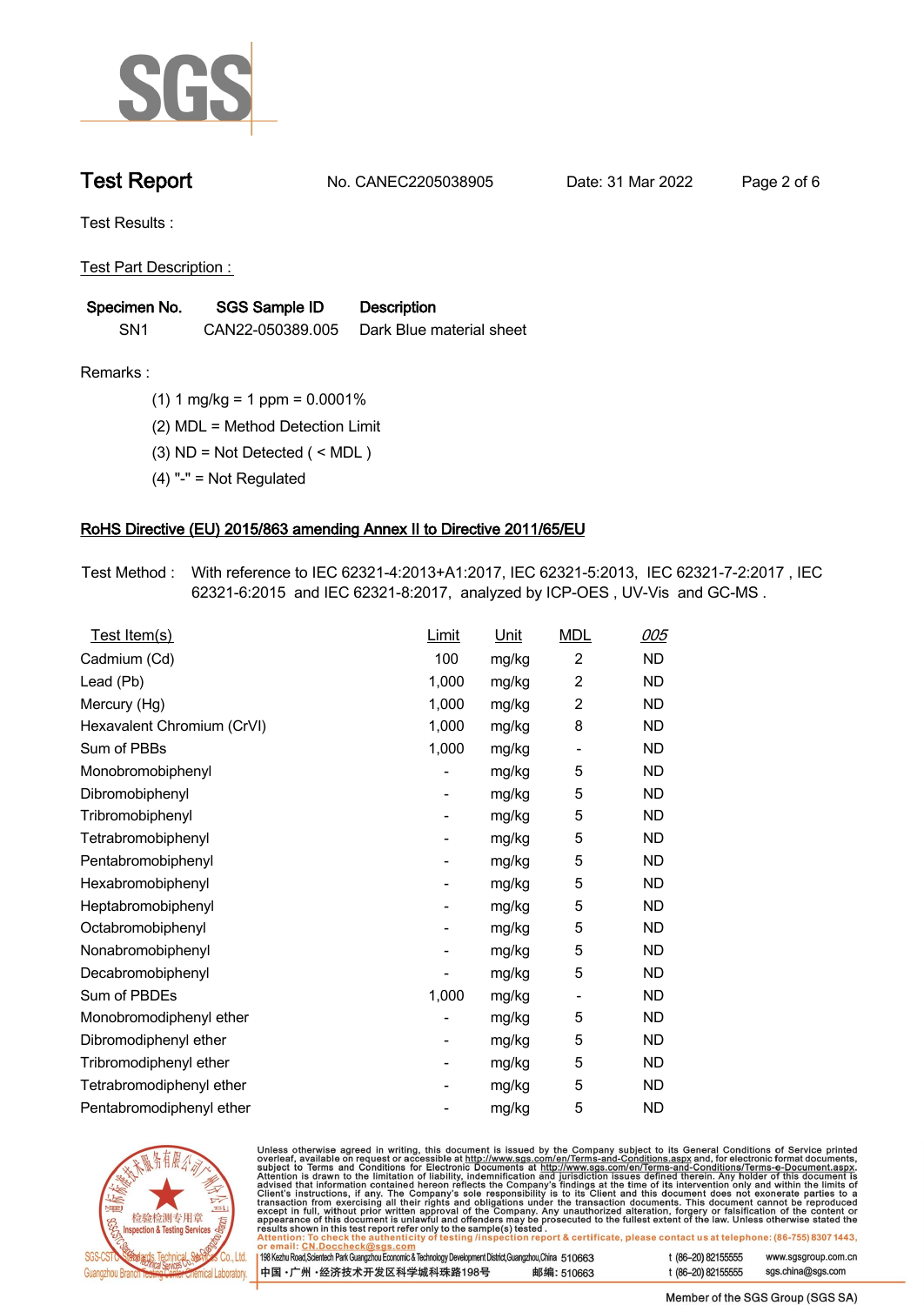

| <b>Test Report</b>                  | No. CANEC2205038905 |             |            | Date: 31 Mar 2022 | Page 3 of 6 |
|-------------------------------------|---------------------|-------------|------------|-------------------|-------------|
| Test Item(s)                        | Limit               | <u>Unit</u> | <u>MDL</u> | <u>005</u>        |             |
| Hexabromodiphenyl ether             | ٠                   | mg/kg       | 5          | <b>ND</b>         |             |
| Heptabromodiphenyl ether            | ٠                   | mg/kg       | 5          | <b>ND</b>         |             |
| Octabromodiphenyl ether             | Ξ.                  | mg/kg       | 5          | <b>ND</b>         |             |
| Nonabromodiphenyl ether             | -                   | mg/kg       | 5          | <b>ND</b>         |             |
| Decabromodiphenyl ether             | ٠                   | mg/kg       | 5          | <b>ND</b>         |             |
| Dibutyl phthalate (DBP)             | 1.000               | mg/kg       | 50         | ND                |             |
| Butyl benzyl phthalate (BBP)        | 1.000               | mg/kg       | 50         | <b>ND</b>         |             |
| Bis (2-ethylhexyl) phthalate (DEHP) | 1.000               | mg/kg       | 50         | <b>ND</b>         |             |
| Diisobutyl Phthalates (DIBP)        | 1.000               | mg/kg       | 50         | <b>ND</b>         |             |

### **Notes :.**

**(1) The maximum permissible limit is quoted from RoHS Directive (EU) 2015/863.**

**(2) IEC 62321 series is equivalent to EN 62321 series**

**https://www.cenelec.eu/dyn/www/f?p=104:30:1742232870351101::::FSP\_ORG\_ID,FSP\_LANG\_ID:12586 37,25**

**(3) The restriction of DEHP, BBP, DBP and DIBP shall apply to medical devices, including in vitro medical devices, and monitoring and control instruments, including industrial monitoring and control instruments, from 22 July 2021..**



Unless otherwise agreed in writing, this document is issued by the Company subject to its General Conditions of Service printed<br>overleaf, available on request or accessible at http://www.sgs.com/en/Terms-and-Conditions.as

| 198 Kezhu Road, Scientech Park Guangzhou Economic & Technology Development District, Guangzhou, China 510663 |            |
|--------------------------------------------------------------------------------------------------------------|------------|
| 中国 •广州 •经济技术开发区科学城科珠路198号                                                                                    | 邮编: 510663 |

www.sgsgroup.com.cn

t (86-20) 82155555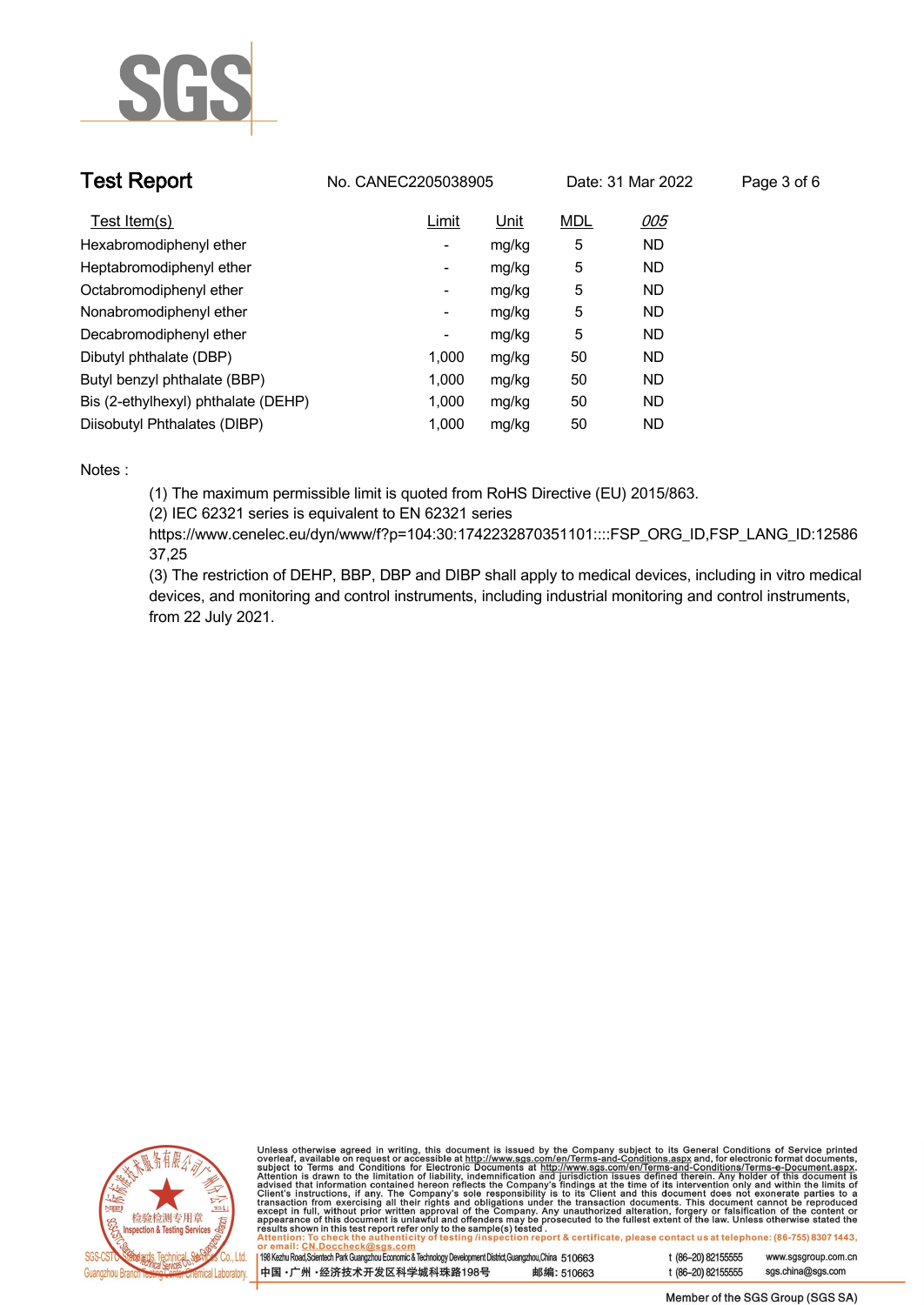

**Test Report. No. CANEC2205038905 . Date: 31 Mar 2022 . Page 4 of 6.**

## **ATTACHMENTS Pb/Cd/Hg/Cr6+/PBBs/PBDEs Testing Flow Chart**

**1) These samples were dissolved totally by pre -conditioning method according to below flow chart. (Cr6+ and PBBs/PBDEs test method excluded ).**





Unless otherwise agreed in writing, this document is issued by the Company subject to its General Conditions of Service printed<br>overleaf, available on request or accessible at <u>http://www.sgs.com/en/Terms-and-Conditions.a</u>

| 198 Kezhu Road,Scientech Park Guangzhou Economic & Technology Development District,Guangzhou,China 510663 |            |
|-----------------------------------------------------------------------------------------------------------|------------|
| 中国 •广州 •经济技术开发区科学城科珠路198号 »                                                                               | 邮编: 510663 |

t (86-20) 82155555 www.sgsgroup.com.cn t (86-20) 82155555 sas.china@sas.com

Member of the SGS Group (SGS SA)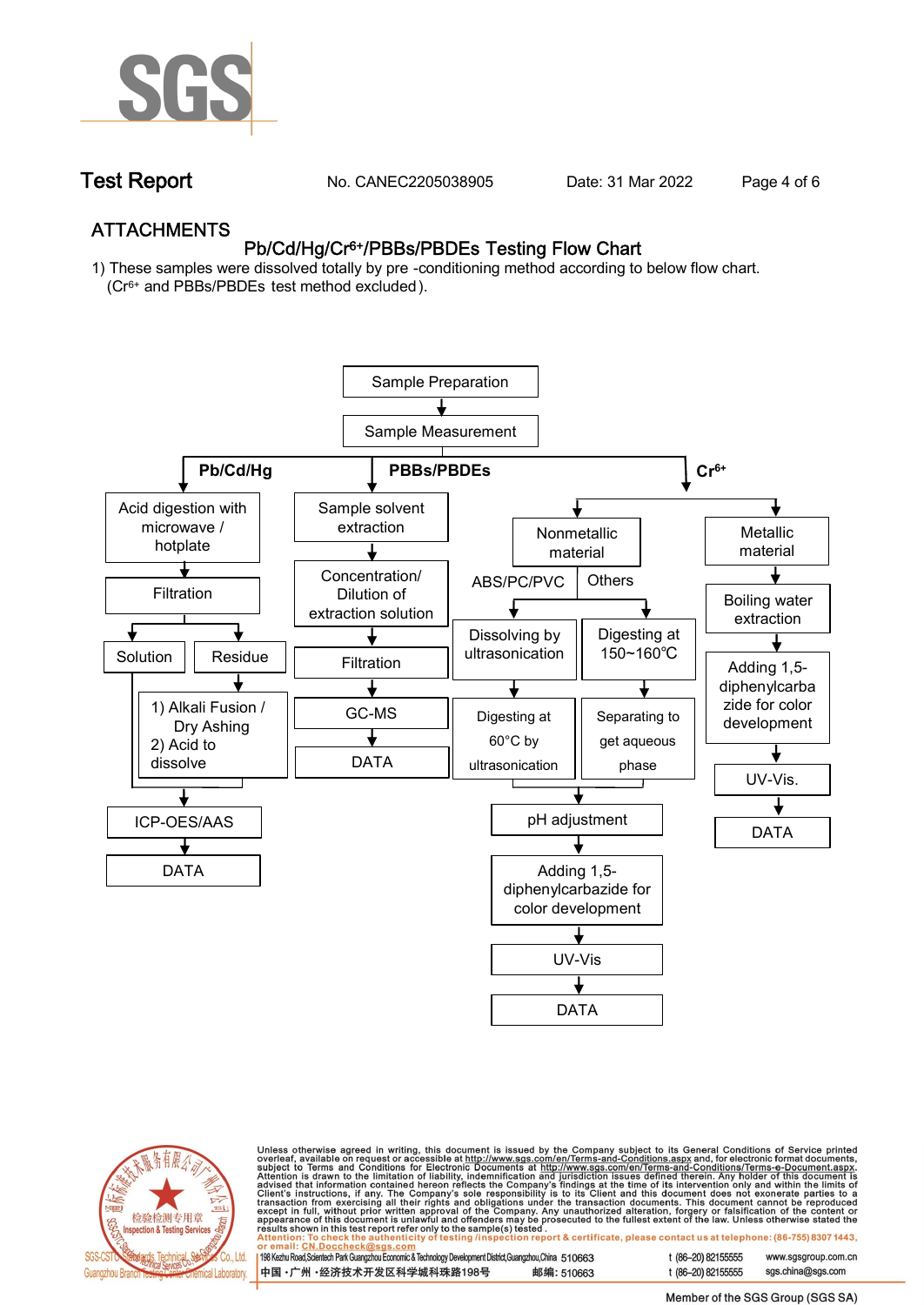

**Test Report. No. CANEC2205038905 . Date: 31 Mar 2022 . Page 5 of 6.**

# **ATTACHMENTS Phthalates Testing Flow Chart**





Unless otherwise agreed in writing, this document is issued by the Company subject to its General Conditions of Service printed<br>overleaf, available on request or accessible at http://www.sgs.com/en/Terms-and-Conditions.as

| <u>UI GIIIAII. UN.DUCCIIGUNWƏYƏ.CUIII</u>                                                                    |            |
|--------------------------------------------------------------------------------------------------------------|------------|
| 198 Kezhu Road, Scientech Park Guangzhou Economic & Technology Development District, Guangzhou, China 510663 |            |
| 中国 •广州 •经济技术开发区科学城科珠路198号                                                                                    | 邮编: 510663 |

t (86-20) 82155555 sgs.china@sgs.com

www.sgsgroup.com.cn

t (86-20) 82155555